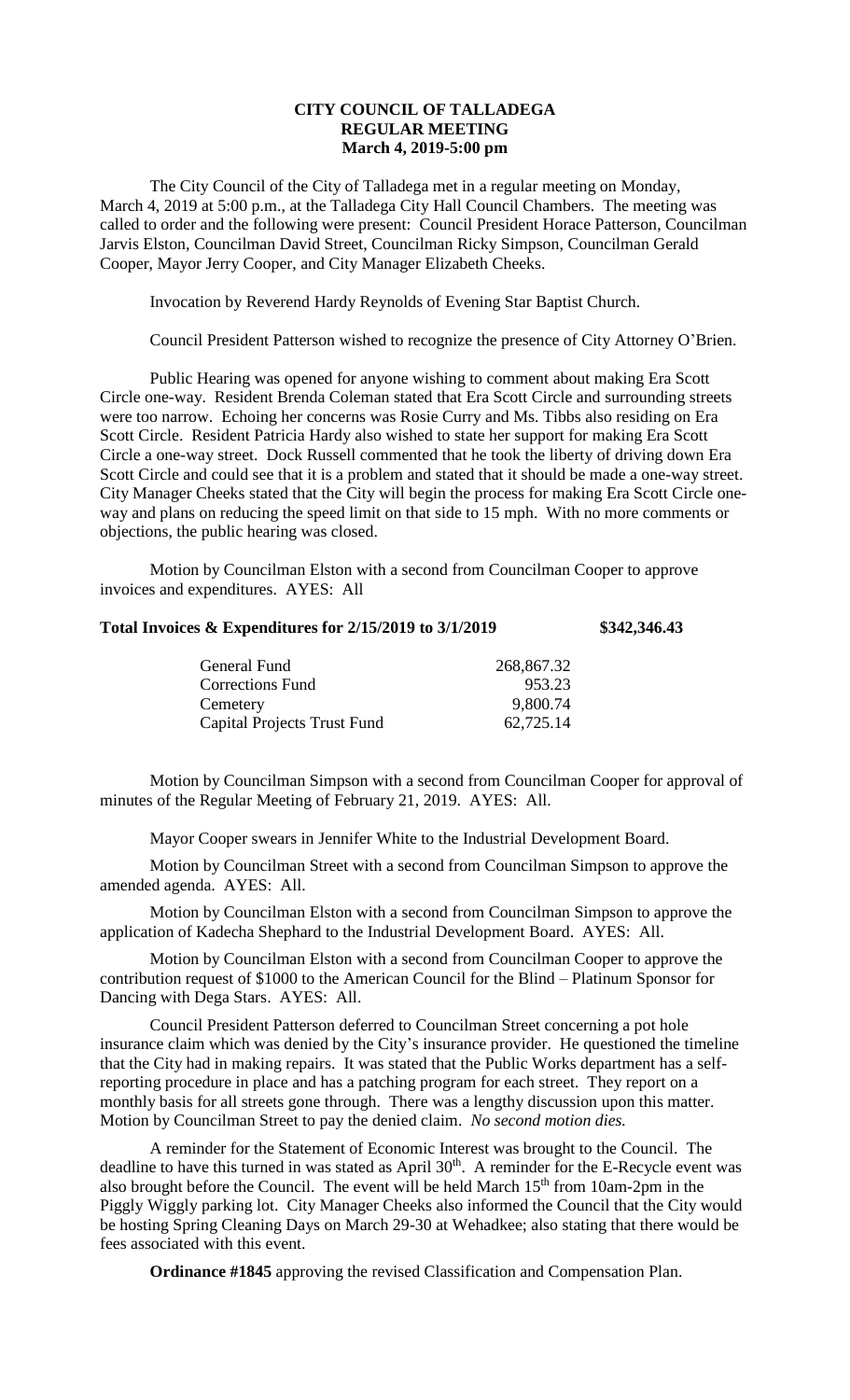Motion by Councilman Elston with a second from Councilman Cooper for the Reading of the Heading Only of Ordinance #1845. Roll Call. AYES: Council President Patterson, Councilman Elston, Councilman Simpson, and Councilman Cooper NAYS: Councilman Street

### AN ORDINANCE SETTING THE CITY OF TALLADEGA'S CLASSIFICATION AND COMPSENATION PLANS BEGINNING MARCH 7, 2019

Councilman Street requested that a letter from GEDI agreeing with these changes are recommended by them be furnished to him. There was some discussion concerning this matter.

Motion by Cooper with a second from Councilman Elston for Immediate Consideration of Ordinance #1845. Roll Call. AYES: Council President Patterson, Councilman Elston, Councilman Simpson, and Councilman Cooper NAYS: Councilman Street

**Ordinance #1846** approving the Employee Safety Manual.

Motion by Councilman Elston with a second from Councilman Simpson for the Reading of Heading Only of Ordinance #1846. Roll Call. AYES: All.

## AN ORDINANCE OF THE CITY OF TALLADEGA TO AMEND ORDINANCE NUMBER 1614 TO PROVIDE A SAFETY POLICY AND PROCEDURES FOR MEMBERS OF THE CLASSIFIED SERVICE OF THE CITY OF TALLADEGA

Motion by Councilman Elston with a second from Councilman Simpson for the Immediate Consideration of Ordinance #1846. Roll Call. AYES: All.

Motion by Councilman Elston with a second from Councilman Street for the Adoption of Ordinance #1846. Roll Call. AYES: All.

**Resolution #4727** approving the application for a \$30,000 grant with no matching funds from the NRPA.

Motion by Councilman Simpson with a second from Councilman Cooper for the approval of Resolution #4727. Roll Call. AYES: All.

**Resolution #4728** approving nuisance abatement for junk car on 419 16<sup>th</sup> St. **Resolution #4729** approving nuisance abatement for junk car on 860 Short Scott S

Motion by Councilman Elston with a second from Councilman Cooper for the approval of Resolution #4728 and #4729. Roll Call. AYES: All.

Motion by Councilman Elston with a second from Councilman Simpson to approve the invoices and expenditures for the Water Department. AYES: All.

| Water Department Expenditures for 2/21/19-3/1/19 |             | \$207,212.74 |
|--------------------------------------------------|-------------|--------------|
| Water/Sewer Fund                                 | 207, 212.74 |              |

**Resolution #4730** approving a mutual agreement with Georgia Pacific for conveyance of waste water from holding ponds to City's Waste Water Treatment Facilities.

Motion by Councilman Elston with a second from Councilman Cooper for the approval of Resolution #4730. Roll Call. AYES: All.

City Manager Cheeks wished to congratulate the THS Tigers for their win in becoming the 2019 State 4A Champions.

Council President Patterson wished to see about sending aid and supplies to the victims of the tornado in Lee County. City Manager Cheeks stated that she would call the Red Cross and see what needs they have and would relay the information as soon as possible. She also stated that last week, 7 City employees attended the inaugural conference for Women Leading